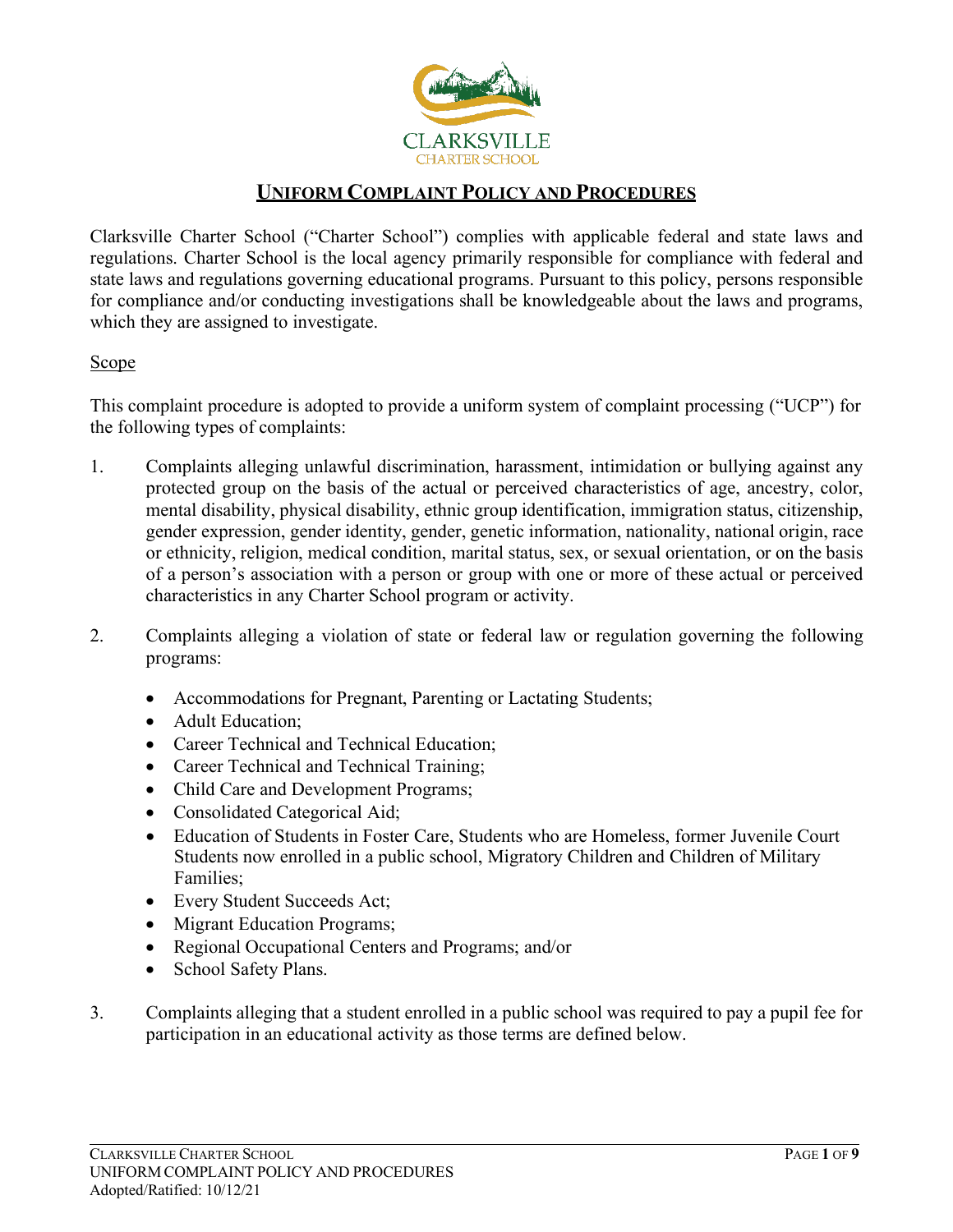- a. "Educational activity" means an activity offered by the charter school that constitutes an integral fundamental part of elementary and secondary education, including, but not limited to, curricular and extracurricular activities.
- b. "Pupil fee" means a fee, deposit or other charge imposed on students, or a student's parents/guardians, in violation of Education Code section 49011 and Section 5 of Article IX of the California Constitution, which require educational activities to be provided free of charge to all students without regard to their families' ability or willingness to pay fees or request special waivers, as provided for in *Hartzell v. Connell* (1984) 35 Cal.3d 899. A pupil fee includes, but is not limited to, all of the following:
	- i. A fee charged to a student as a condition for registering for school or classes, or as a condition for participation in a class or an extracurricular activity, regardless of whether the class or activity is elective or compulsory or is for credit.
	- ii. A security deposit, or other payment, that a student is required to make to obtain a lock, locker, book, class apparatus, musical instrument, uniform or other materials or equipment.
	- iii. A purchase that a student is required to make to obtain materials, supplies, equipment or uniforms associated with an educational activity.
- c. A pupil fees complaint and complaints regarding local control and accountability plans ("LCAP") only, may be filed anonymously (without an identifying signature), if the complaint provides evidence or information leading to evidence to support an allegation of noncompliance with Education Code sections 52060 - 52077, including an allegation of a violation of Education Code sections 47606.5 or 47607.3, as referenced in Education Code section 52075, regarding local control and accountability plans.
- d. If Charter School finds merit in a pupil fees complaint, or the California Department of Education ("CDE") finds merit in an appeal, Charter School shall provide a remedy to all affected students, parents/guardians that, where applicable, includes reasonable efforts by Charter School to ensure full reimbursement to all affected students and parents/guardians, subject to procedures established through regulations adopted by the state board.
- e. Nothing in this Policy shall be interpreted to prohibit solicitation of voluntary donations of funds or property, voluntary participation in fundraising activities, or Charter School and other entities from providing student prizes or other recognition for voluntarily participating in fundraising activities.
- 4. Complaints alleging noncompliance with the requirements governing the Local Control Funding Formula ("LCFF") or LCAP under Education Code sections 47606.5 and 47607.3, as applicable. If Charter School adopts a School Plan for Student Achievement in addition to its LCAP, complaints of noncompliance with the requirements of the School Plan for Student Achievement under Education Code sections 64000, 64001, 65000, and 65001 shall also fall under this Policy.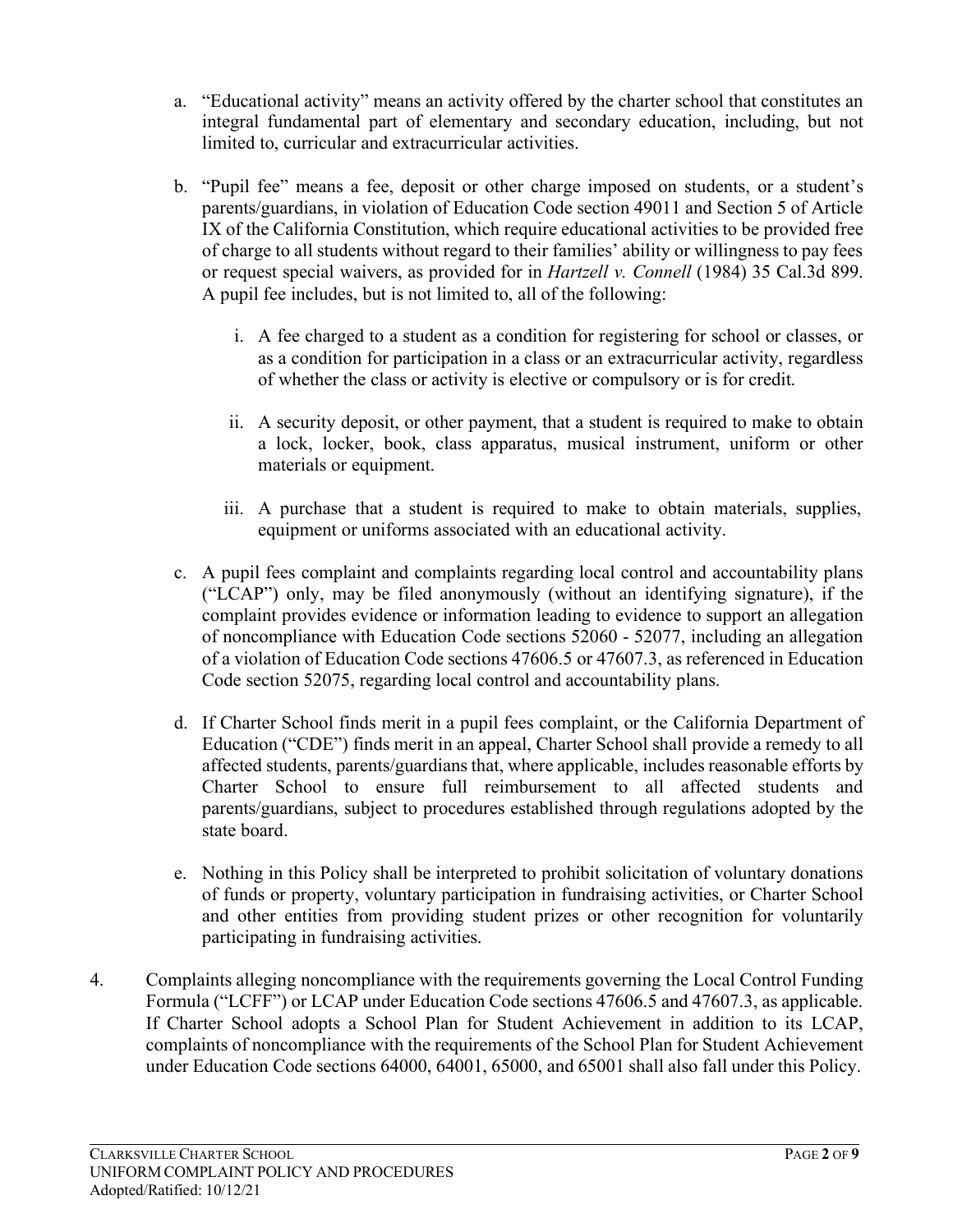Complaints alleging noncompliance regarding child nutrition programs established pursuant to Education Code sections 49490-49590 are governed by Title 7, Code of Federal Regulations ("C.F.R.") sections 210.19(a)(4), 215.1(a), 220.13(c), 225.11(b), 226.6(n), and 250.15(d) and Title 5, California Code of Regulations ("C.C.R.") sections 15580 - 15584.

Complaints alleging noncompliance regarding special education programs established pursuant to Education Code sections 56000-56865 and 59000-59300 are governed by the procedures set forth in 5 C.C.R. sections 3200-3205 and 34 C.F.R. sections 300.151-300.153.

Charter School acknowledges and respects every individual's rights to privacy. Unlawful discrimination, harassment, intimidation or bullying complaints shall be investigated in a manner that protects (to the greatest extent reasonably possible and as permitted by law) confidentiality of the parties, including but not limited to the identity of the complainant, and maintains the integrity of the process. Charter School cannot guarantee anonymity of the complainant. This includes keeping the identity of the complainant confidential. However, Charter School will attempt to do so as appropriate. Charter School may find it necessary to disclose information regarding the complaint/complainant to the extent required by law or necessary to carry out the investigation or proceedings, as determined by the Executive Director or designee on a case-by-case basis. Charter School shall ensure that complainants are protected from retaliation.

#### Compliance Officer

The Board of Directors designates the following compliance officer(s) or designee to receive and investigate complaints and to ensure Charter School's compliance with law:

Darcy Belleza Director of Governance and Accountability P.O. Box 760 Orangevale 95662 916-526-3794

The Executive Director or designee shall ensure that the compliance officer(s) or designated individual(s) to investigatecomplaints are knowledgeable about the laws and programs for which they are responsible. The compliance officer may have access to legal counsel as determined by the Executive Director or designee.

Should a complaint be filed against the Director of Governance and Accountability, , the compliance officer for that case shall be the Executive Director of the school or designated individual(s) named in the complaint.

#### Notifications

The Executive Director or designee shall make available copies of this Policy free of charge. The annual notice of this Policy may be made available on Charter School's website.

Charter School shall annually provide written notification of Charter School's UCP to employees, students, parents/guardians, advisory committees, private school officials or representatives, and other interested parties as applicable.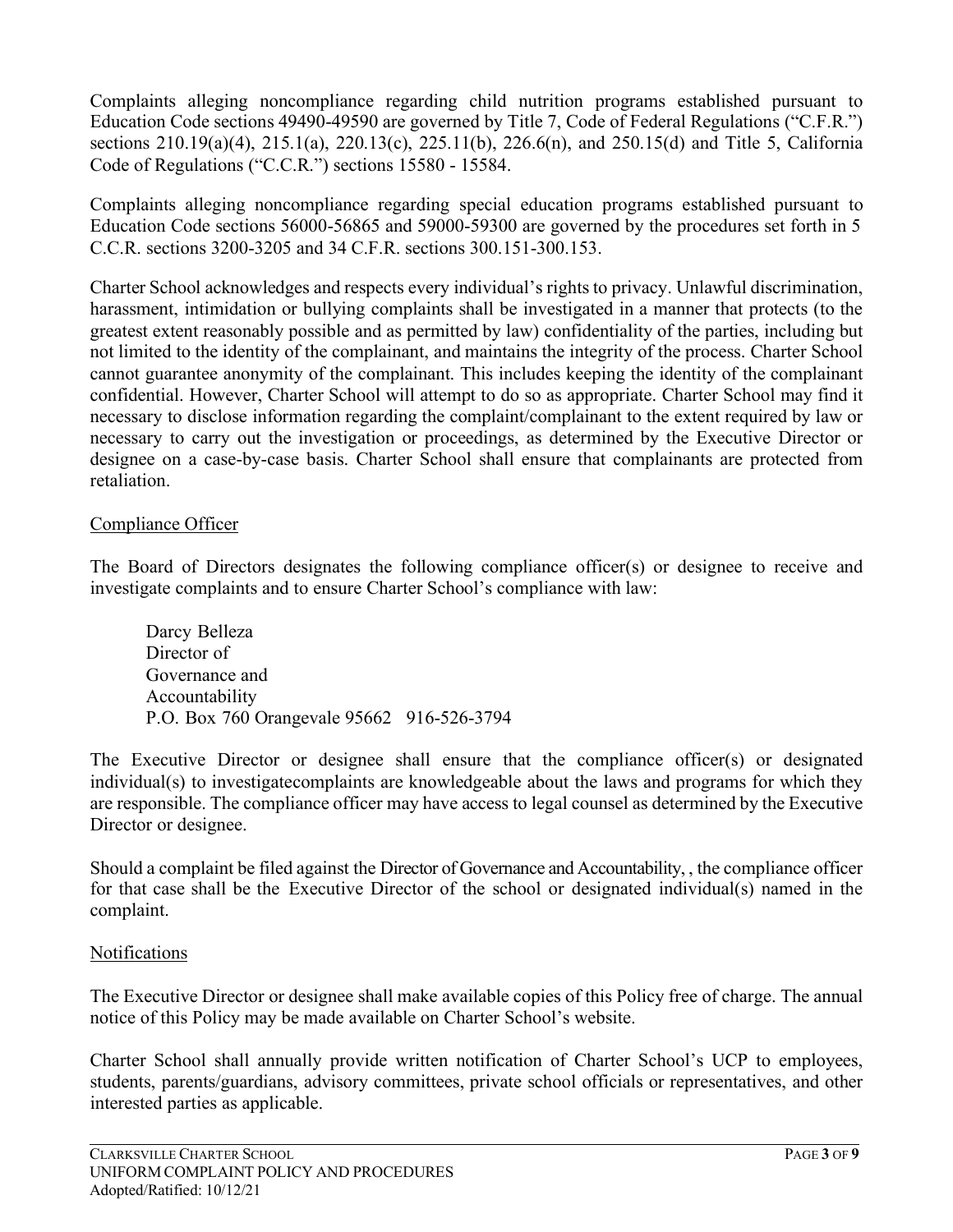The annual notice shall be in English. When necessary under Education Code section 48985, if fifteen (15) percent or more of the students enrolled in Charter School speak a single primary language other than English, this annual notice will also be provided to the parent/guardian of any such students in their primary language.

The annual notice shall include the following:

- 1. A list of the types of complaints that fall under the scope of the UCP and the state and federal provisions that govern complaints regarding child nutrition programs and special education programs.
- 2. A statement clearly identifying any California State preschool programs that Charter School is operating as exempt from licensing pursuant to Health and Safety Code section 1596.792(o) and corresponding Title 5 health and safety regulations, and any California State preschool programs that Charter School is operating pursuant to Title 22 licensing requirements.
- 3. A statement that Charter School is primarily responsible for compliance with federal and state laws and regulations.
- 4. A statement that a student enrolled in a public school shall not be required to pay a pupil fee for participation in an educational activity.
- 5. A statement identifying the title of the compliance officer, and the identity(ies) of the person(s) currently occupying that position, if known.
- 6. A statement that if a UCP complaint is filed directly with the CDE and the CDE determines that it merits direct intervention, the CDE shall complete an investigation and provide a written decision to the complainant within sixty (60) calendar days of receipt of the complaint, unless the parties have agreed to extend the timeline or the CDE documents exceptional circumstances and informs the complainant.
- 7. A statement that the complainant has a right to appeal Charter School's decision to the CDE by filing a written appeal within thirty (30) calendar days of the date of Charter School's decision, except if Charter School has used its UCP to address a complaint that is not subject to the UCP requirements.
- 8. A statement that a complainant who appeals Charter School's decision on a UCP complaint to the CDE shall receive a written appeal decision within sixty (60) calendar days of the CDE's receipt of the appeal, unless extended by written agreement with the complainant or the CDE documents exceptional circumstances and informs the complainant.
- 9. A statement that if Charter School finds merit in a UCP complaint, or the CDE finds merit in an appeal, Charter School shall take corrective actions consistent with the requirements of existing law that will provide a remedy to the affected student and/or parent/guardian as applicable.
- 10. A statement advising the complainant of any civil law remedies that may be available under state or federal discrimination, harassment, intimidation or bullying laws, if applicable, and of the appeal pursuant to Education Code section 262.3.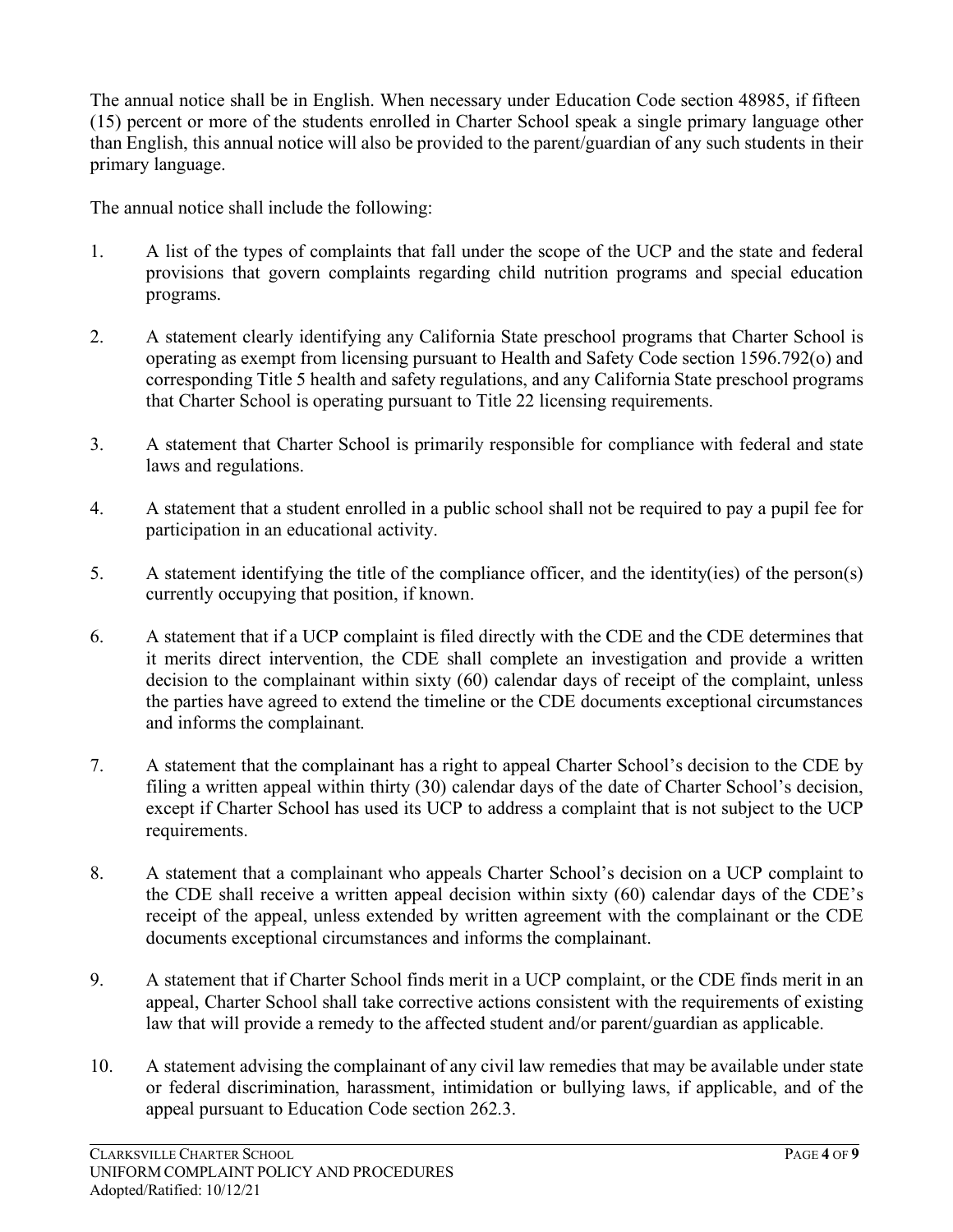11. A statement that copies of Charter School's UCP shall be available free of charge.

## Procedures

The following procedures shall be used to address all complaints which allege that Charter School has violated federal or state laws or regulations enumerated in the section "Scope," above. The compliance officer shall maintain a record of each complaint and subsequent related actions for at least three (3) calendar years.

All parties named shall be notified when a complaint is filed, when a complaint meeting or hearing is scheduled, and when a decision or ruling is made.

## • **Step 1: Filing of Complaint**

Any individual, including a person's duly authorized representative or an interested third party, public agency, or organization may file a written complaint of alleged noncompliance or unlawful discrimination, harassment, intimidation or bullying pursuant to this Policy.

A complaint of unlawful discrimination, harassment, intimidation or bullying may be filed by an individual who alleges that that individual has personally suffered unlawful discrimination, harassment, intimidation or bullying or by one who believes any specific class of individuals has been subjected to unlawful discrimination, harassment, intimidation or bullying, or by a duly authorized representative who alleges that an individual student has been subjected to discrimination, harassment, intimidation, or bullying. An investigation of alleged unlawful discrimination, harassment, intimidation or bullying shall be initiated by filing a complaint no later than six (6) months from the date the alleged discrimination, harassment, intimidation or bullying occurred, or the complainant first obtained knowledge of the facts of the alleged discrimination, harassment, intimidation or bullying unless the time for filing is extended by the Executive Director or designee, upon written request by the complainant setting forth the reasons for the extension. Such extension by the Executive Director or designee shall be made in writing. The period for filing may be extended by the Executive Director or designee for good cause for a period not to exceed ninety (90) calendar days following the expiration of the six-month time period. The Executive Director shall respond immediately upon a receipt of a request for extension.

All other complaints under this Policy shall be filed not later than one (1) year from the date the alleged violation occurred. For complaints relating to the LCAP, the date of the alleged violation is the date on which the Charter School Board of Directors approved the LCAP or the annual update was adopted by Charter School.

The complaint shall be presented to the compliance officer who shall maintain a log of complaints received, providing each with a code number and date stamp.

Complaints filed pursuant to this Policy must be in writing and signed. A signature may be handwritten, typed (including in an email) or electronically generated. Only complaints regarding pupil fees or LCAP compliance may be filed anonymously as set forth in this Policy. If a complainant is unable to put a complaint in writing due to conditions such as a disability or illiteracy, Charter School staff shall assist the complainant in the filing of the complaint.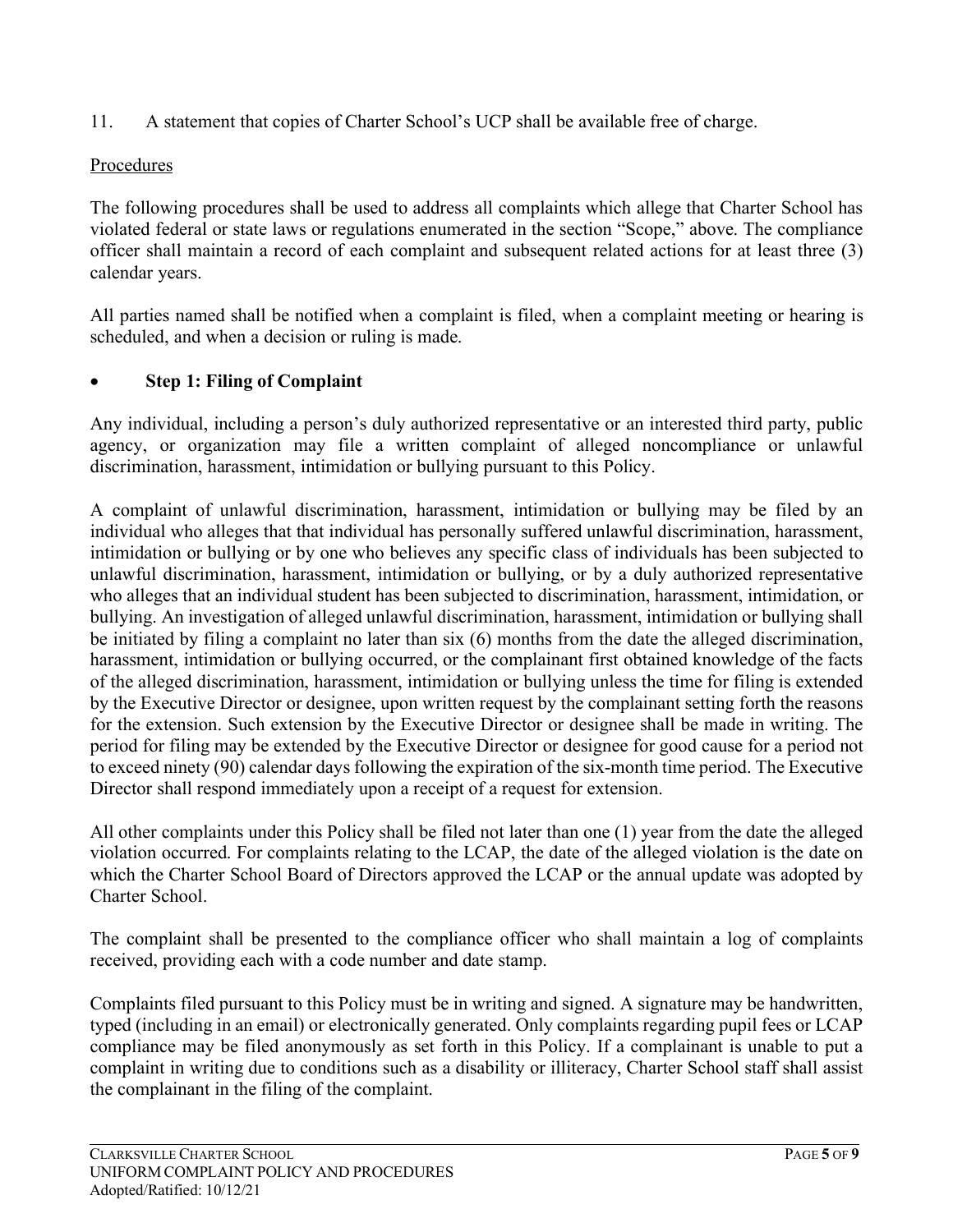## • **Step 2: Mediation**

Within three (3) business days of receiving the complaint, the compliance officer may informally discuss with the complainant the possibility of using mediation. If the complainant agrees to mediation, the compliance officer shall make arrangements for this process.

Before initiating the mediation of an unlawful discrimination, harassment, intimidation or bullying complaint, the compliance officer shall ensure that all parties agree to make the mediator a party to related confidential information.

If the mediation process does not resolve the complaint to the satisfaction of the complainant, the compliance officer shall proceed with the investigation of the complaint.

The use of mediation shall not extend Charter School's timelines for investigating and resolving the complaint unless the complainant agrees in writing to such an extension of time.

## • **Step 3: Investigation of Complaint**

The compliance officer is encouraged to hold an investigative meeting within five (5) business days of receiving the complaint or an unsuccessful attempt to mediate the complaint. This meeting shall provide an opportunity for the complainant and/or the complainant's representative to repeat the complaint orally.

The complainant and/or the complainant's representative shall have an opportunity to present evidence or information leading to evidence to support the allegations in the complaint.

A complainant's refusal to provide the compliance officer with documents or other evidence related to the allegations in the complaint, or a complainant's failure or refusal to cooperate in the investigation or the complainant's engagement in any other obstruction of the investigation, may result in the dismissal of the complaint because of a lack of evidence to support the allegation.

Charter School's refusal to provide the compliance officer with access to records and/or other information related to the allegation in the complaint, or its failure or refusal to cooperate in the investigation or its engagement in any other obstruction of the investigation, may result in a finding, based on evidence collected, that a violation has occurred and may result in the imposition of a remedy in favor of the complainant.

#### • **Step 4: Final Written Decision**

Charter School shall issue an investigation report (the "Decision") based on the evidence. Charter School's Decision shall be in writing and sent to the complainant within sixty (60) calendar days of Charter School's receipt unless the timeframe is extended with the written agreement of the complainant. Charter School's Decision shall be written in English and in the language of the complainant whenever feasible or as required by law.

The Decision shall include:

1. The findings of fact based on evidence gathered.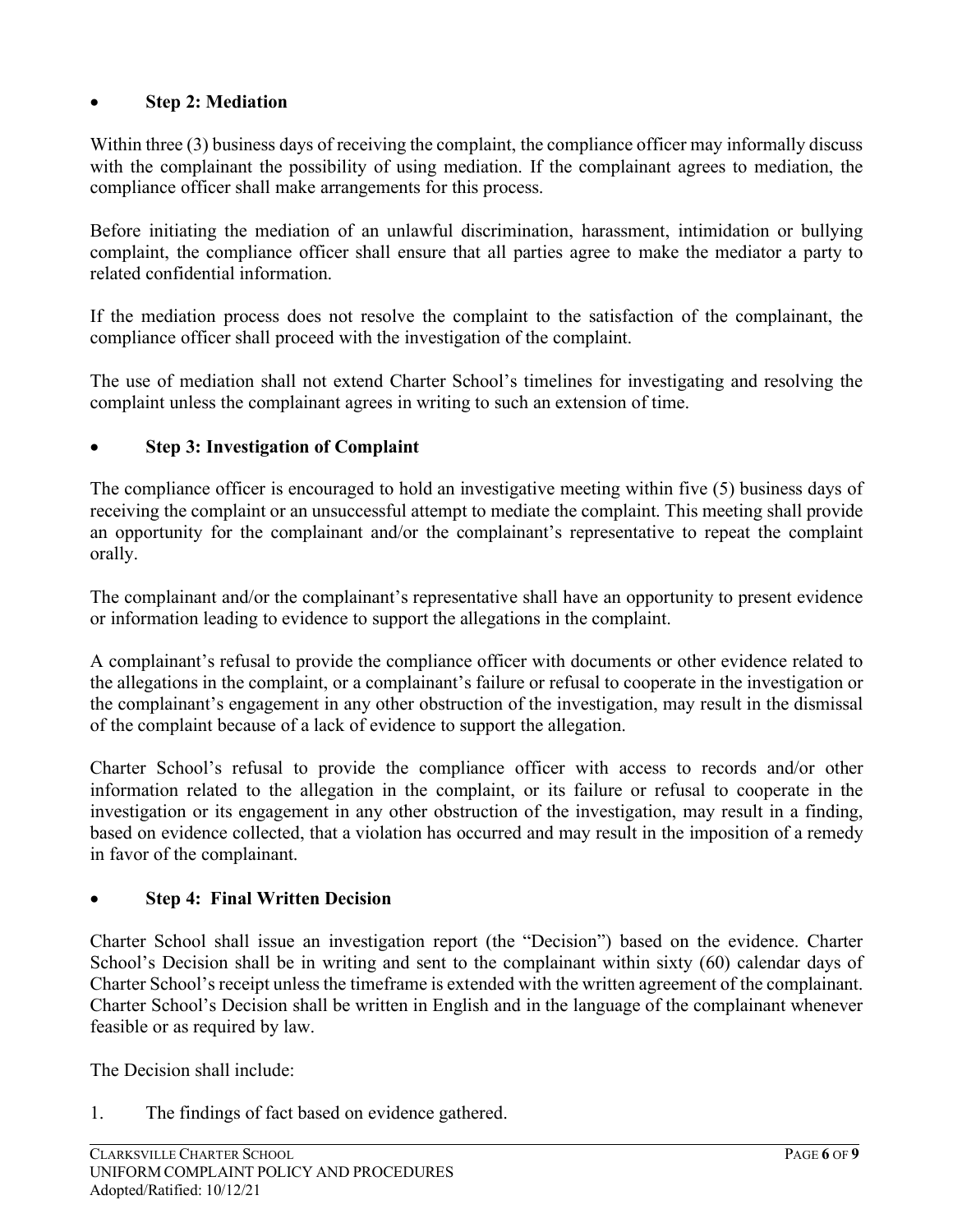- 2. The conclusion providing a clear determination for each allegation as to whether Charter School is in compliance with the relevant law.
- 3. Corrective actions, if Charter School finds merit in the complaint and any are warranted or required by law.
- 4. Notice of the complainant's right to appeal Charter School's Decision within thirty (30) calendar days to the CDE, except when Charter School has used its UCP to address complaints that are not subject to the UCP requirements.
- 5. Procedures to be followed for initiating such an appeal.

If an employee is disciplined as a result of the complaint, the Decision shall simply state that effective action was taken and that the employee was informed of Charter School's expectations. The Decision shall not give any further information as to the nature of the disciplinary action except as required by applicable law.

## Appeals to the CDE

If dissatisfied with the Decision, the complainant may appeal in writing to the CDE within thirty (30) calendar days of receiving the Decision. The appeal shall be accompanied by a copy of the complaint filed with Charter School and a copy of the Decision. When appealing to the CDE, the complainant must specify and explain the basis for the appeal, including at least one of the following:

- 1. Charter School failed to follow its complaint procedures.
- 2. Relative to the allegations of the complaint, Charter School's Decision lacks material findings of fact necessary to reach a conclusion of law.
- 3. The material findings of fact in Charter School's Decision are not supported by substantial evidence.
- 4. The legal conclusion in Charter School's Decision is inconsistent with the law.
- 5. In a case in which Charter School's Decision found noncompliance, the corrective actions fail to provide a proper remedy.

Upon notification by the CDE that the complainant has appealed the Decision, the Executive Director or designee shall forward the following documents to the CDE within ten (10) calendar days of the date of notification:

- 1. A copy of the original complaint.
- 2. A copy of the Decision.
- 3. A copy of the investigation file, including but not limited to all notes, interviews, and documents submitted by the parties or gathered by the investigator.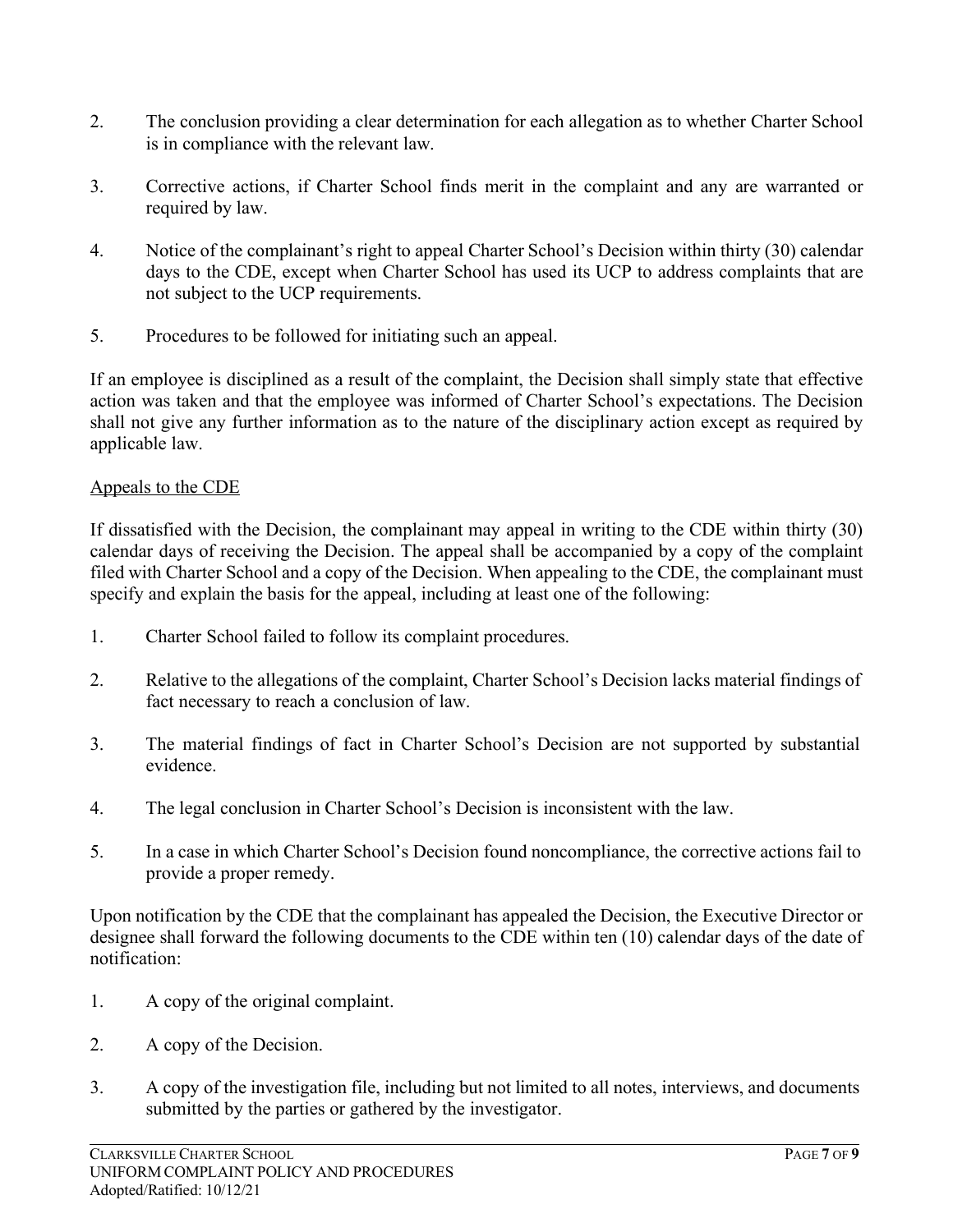- 4. A report of any action taken to resolve the complaint.
- 5. A copy of Charter School's complaint procedures.
- 6. Other relevant information requested by the CDE.

If the CDE determines the appeal raises issues not contained in the local complaint, the CDE will refer those new issues back to Charter School for resolution as a new complaint. If the CDE notifies Charter School that its Decision failed to address an allegation raised by the complaint and subject to the UCP process, Charter School will investigate and address such allegation(s) in accordance with the UCP requirements and provide the CDE and the appellant with an amended Decision addressing such allegation(s) within twenty (20) calendar days of the CDE's notification. The amended Decision will inform the appellant of the right to separately appeal the amended Decision with respect to the complaint allegation(s) not addressed in the original Decision.

Within thirty (30) calendar days of the date of the CDE's appeal Decision pursuant to 5 C.C.R. section 4633(f)(2) or (3), either party may request reconsideration by the State Superintendent of Public Instruction ("SSPI") or the SSPI's designee. The request for reconsideration shall specify and explain the reason(s) for contesting the findings of fact, conclusions of law, or corrective actions in the CDE's appeal Decision. The SSPI will not consider any information not previously submitted to the CDE by a party during the appeal unless such information was unknown tothe party at the time of the appeal and, with due diligence, could not have become known to the party. Pending the SSPI's response to a request for reconsideration, the CDE appeal Decision remains in effectand enforceable, unless stayed by a court.

The CDE may directly intervene in the complaint without waiting for action by Charter School when one of the conditions listed in 5 C.C.R. section 4650 exists, including but not limited to cases in which through no fault of the complainant, Charter School has not taken action within sixty (60) calendar days of the date the complaint was filed with Charter School.

#### Civil Law Remedies

A complainant may pursue available civil law remedies outside of Charter School's complaint procedures. Complainants may seek assistance from mediation centers or public/private interest attorneys. Civil law remedies that may be imposed by a court include, but are not limited to, injunctions and restraining orders. For unlawful discrimination complaints arising under state law, however, a complainant must wait until sixty (60) calendar days have elapsed from the filing of an appeal with the CDE before pursuing civil law remedies. The moratorium does not apply to injunctive relief and is applicable only if Charter School has appropriately, and in a timely manner, apprised the complainant of their right to file a complaint.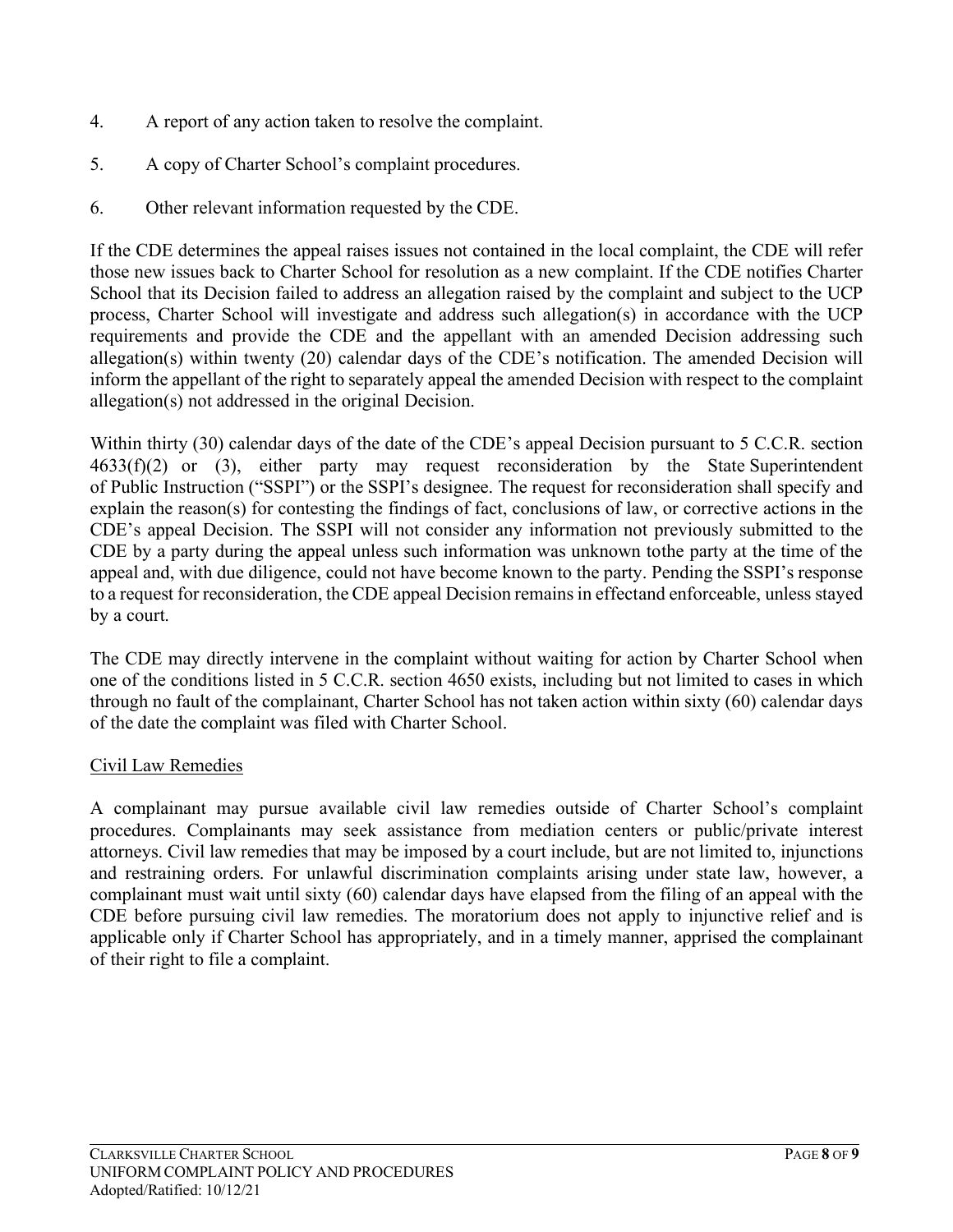#### **UNIFORM COMPLAINT PROCEDURE FORM**

| Last Name:<br><u> 1980 - Jan Sterling von Berling von Berling von Berling von Berling von Berling von Berling von Berling von B</u> | First Name/MI: | <u> 1980 - Jan Stein Harry Harry Harry Harry Harry Harry Harry Harry Harry Harry Harry Harry Harry Harry Harry</u> |        |             |  |
|-------------------------------------------------------------------------------------------------------------------------------------|----------------|--------------------------------------------------------------------------------------------------------------------|--------|-------------|--|
|                                                                                                                                     |                |                                                                                                                    | Grade: |             |  |
|                                                                                                                                     |                |                                                                                                                    |        |             |  |
| City:                                                                                                                               |                |                                                                                                                    | State: | Zip Code:   |  |
| Home Phone:                                                                                                                         | Cell Phone:    |                                                                                                                    |        | Work Phone: |  |
| School/Office of Alleged Violation:                                                                                                 |                |                                                                                                                    |        |             |  |

#### For allegation(s) of noncompliance, please check the program or activity referred to in your complaint, if applicable:

| Adult Education                                                                                     | Education of Students in Foster Care,                                                                                                                    | Regional Occupational Centers and                                  |  |  |
|-----------------------------------------------------------------------------------------------------|----------------------------------------------------------------------------------------------------------------------------------------------------------|--------------------------------------------------------------------|--|--|
| Career Technical and Technical<br>Education/Career<br>Technical<br>and<br><b>Technical Training</b> | Students who are Homeless, former<br>Juvenile Court Students now enrolled in<br>a Public School, Migratory Children<br>and Children of Military Families | Programs<br>Plans<br>School<br>School<br>for<br>ÂÒ.<br>Achievement |  |  |
| Child Care and Development                                                                          | Every Student Succeeds Act                                                                                                                               | School Safety Plan                                                 |  |  |
| Consolidated<br>Categorical<br>Aid<br>ŃС.                                                           | Local Control Funding Formula/                                                                                                                           | Pupil Fees                                                         |  |  |
| Programs<br>Local Control and Accountability Plan                                                   |                                                                                                                                                          | Pregnant, Parenting or Lactating                                   |  |  |
|                                                                                                     | Migrant Education Programs                                                                                                                               | <b>Students</b>                                                    |  |  |

**For allegation(s) of unlawful discrimination, harassment, intimidation or bullying, please check the basis of the unlawful discrimination, harassment, intimidation or bullying described in your complaint, if applicable:**

| Age                                      | Genetic Information            | $\mathbb{R}$ Sex (Actual or Perceived)                                  |
|------------------------------------------|--------------------------------|-------------------------------------------------------------------------|
| Ancestry                                 | Immigration Status/Citizenship | Sexual Orientation (Actual or                                           |
| <b>&amp;</b> Color                       | <b>Marital Status</b>          | Perceived)                                                              |
| <b>B</b> Disability (Mental or Physical) | Medical Condition              | Based on association with a personor<br>group with one or more of these |
| <b>Ethnic Group Identification</b>       | Nationality / National Origin  | actual or perceived characteristics                                     |
| Gender / Gender Expression /             | Race or Ethnicity              |                                                                         |
| Gender Identity                          | <b>&amp;</b> Religion          |                                                                         |

1. Please give facts about the complaint. Provide details such asthe names of those involved, dates, whether witnesses were present, etc., that may be helpful to the complaint investigator.